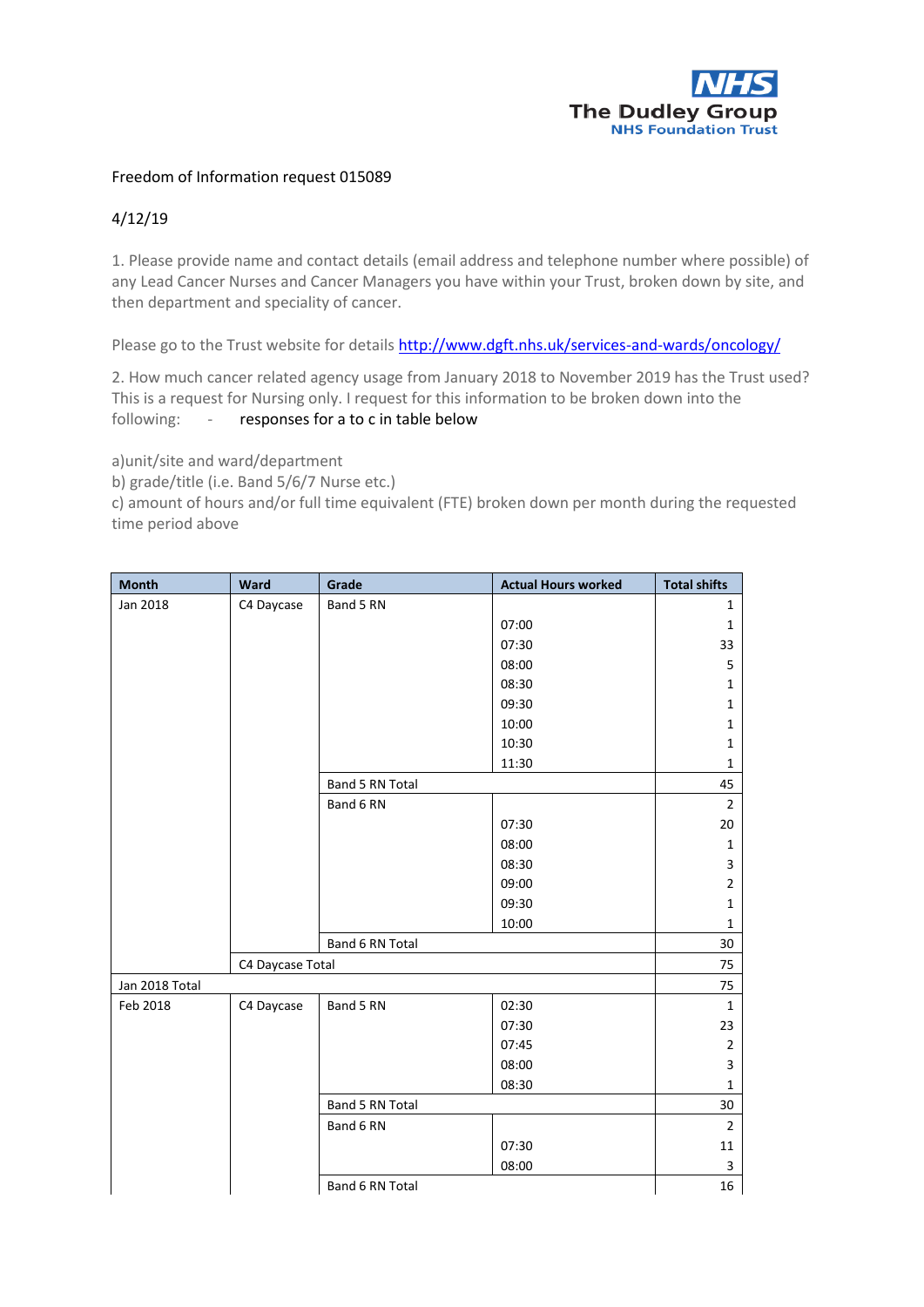|                |                  | <b>RN</b>       | 07:30          | $\mathbf{1}$   |
|----------------|------------------|-----------------|----------------|----------------|
|                |                  | RN Total        |                | $\mathbf{1}$   |
|                | C4 Daycase Total |                 |                | 47             |
| Feb 2018 Total |                  |                 |                | 47             |
| Mar 2018       | C4 Daycase       | Band 5 RN       | 07:30          | 28             |
|                |                  |                 | 08:00          | $\overline{2}$ |
|                |                  |                 | 08:15          | $\mathbf{1}$   |
|                |                  |                 | 08:30          | 4              |
|                |                  |                 | 08:45          | 1              |
|                |                  |                 | 09:30          | 1              |
|                |                  |                 | 10:00          | $\mathbf{1}$   |
|                |                  | Band 5 RN Total |                | 38             |
|                |                  | Band 6 RN       | 05:00          | $\mathbf{1}$   |
|                |                  |                 | 06:00          | 1              |
|                |                  |                 | 07:30          | 17             |
|                |                  |                 | 08:30          | $\mathbf{1}$   |
|                |                  | Band 6 RN Total |                | 20             |
|                | C4 Daycase Total |                 |                | 58             |
| Mar 2018 Total |                  |                 |                | 58             |
| Apr 2018       | C4 Daycase       | Band 5 RN       |                | $\mathbf{1}$   |
|                |                  |                 | 05:00          | 1              |
|                |                  |                 | 07:00          | 1              |
|                |                  |                 | 07:30          | 16             |
|                |                  |                 | 08:00          | 3              |
|                |                  |                 | 08:30          | $\overline{2}$ |
|                |                  |                 | 09:00          | $\mathbf{1}$   |
|                |                  |                 | 09:30          | $\mathbf 1$    |
|                |                  |                 | 10:30          | $\overline{2}$ |
|                |                  | Band 5 RN Total |                | 28             |
|                |                  | Band 6 RN       |                | 3              |
|                |                  |                 | 07:30          | 11             |
|                |                  |                 | 08:00          | $\mathbf{1}$   |
|                |                  |                 | 08:30          | $\overline{2}$ |
|                |                  |                 | 09:00          | $\mathbf{1}$   |
|                |                  | Band 6 RN Total | 18             |                |
|                | C4 Daycase Total |                 |                | 46             |
| Apr 2018 Total |                  |                 |                | 46             |
| May 2018       | C4 Daycase       | Band 5 RN       | 06:30<br>07:30 | $\mathbf 1$    |
|                |                  |                 | 08:00          | 13<br>3        |
|                |                  |                 | 08:30          | 1              |
|                |                  |                 | 08:40          | $\mathbf{1}$   |
|                |                  | Band 5 RN Total |                | 19             |
|                |                  | Band 6 RN       | 07:30          | $10\,$         |
|                |                  |                 | 07:45          | $\mathbf{1}$   |
|                |                  |                 | 08:00          | $\mathbf{1}$   |
|                |                  |                 | 08:30          | $\mathbf{1}$   |
|                |                  | Band 6 RN Total |                | 13             |
|                | C4 Daycase Total |                 | 32             |                |
| May 2018 Total |                  |                 |                | 32             |
| Jun 2018       | C4 Daycase       | Band 5 RN       |                | 1              |
|                |                  |                 | 06:30          | 1              |
|                |                  |                 | 07:30          | 11             |
|                |                  |                 | 09:15          | $\mathbf{1}$   |
|                |                  | Band 5 RN Total |                | 14             |
|                |                  | Band 6 RN       | 07:30          | 6              |
|                |                  |                 | 08:00          | $\mathbf{1}$   |
|                |                  |                 | 09:00          | 1              |
|                |                  |                 |                |                |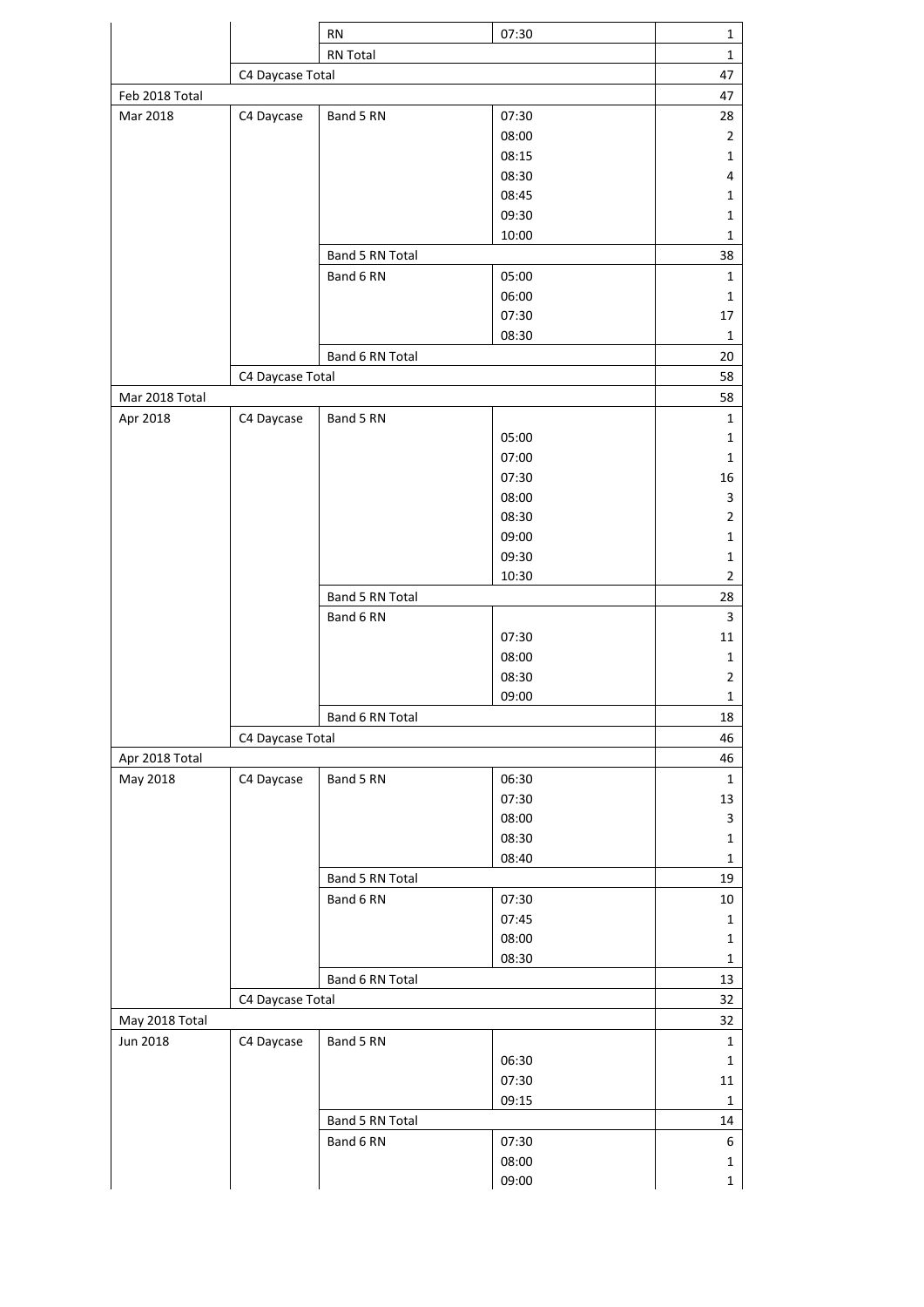|                  | Band 6 RN Total  |                            |       | 8                           |
|------------------|------------------|----------------------------|-------|-----------------------------|
|                  | C4 Daycase Total |                            |       | 22                          |
| Jun 2018 Total   |                  |                            |       | 22                          |
| Jul 2018         | C4 Daycase       | Ag Band 5 RN               |       | $\mathbf 1$                 |
|                  |                  | Ag Band 5 RN Total         | 07:30 | 4<br>5                      |
|                  |                  | Ag Band 5 RN (Chemo)       |       | $\mathbf{1}$                |
|                  |                  |                            | 07:30 | 6                           |
|                  |                  |                            | 08:00 | $\mathbf{1}$                |
|                  |                  | Ag Band 5 RN (Chemo) Total |       | 8                           |
|                  | C4 Daycase Total |                            |       | 13                          |
| Jul 2018 Total   |                  |                            |       | 13                          |
| Aug 2018         | C4 Daycase       | Ag Band 5 RN               | 07:00 | $\overline{2}$              |
|                  |                  |                            | 07:30 | 17                          |
|                  |                  | Ag Band 5 RN Total         |       | 19                          |
|                  |                  | Ag Band 5 RN (Chemo)       | 07:30 | 5                           |
|                  |                  | Ag Band 5 RN (Chemo) Total |       | 5                           |
|                  |                  | Band 5 RN                  | 07:30 | $\overline{2}$              |
|                  |                  | Band 5 RN Total            |       | $\overline{2}$              |
|                  |                  | Band 6 RN                  | 07:30 | $\mathbf 1$                 |
|                  |                  | Band 6 RN Total            |       | $\mathbf 1$                 |
|                  | C4 Daycase Total |                            |       | 27                          |
| Aug 2018 Total   |                  |                            |       | 27                          |
| Sep 2018         | C4 Daycase       | Band 5 RN                  |       | 3                           |
|                  |                  |                            | 07:30 | 9                           |
|                  |                  |                            | 08:00 | $\mathbf 1$                 |
|                  |                  |                            | 09:00 | $\mathbf 1$                 |
|                  |                  | Band 5 RN Total            |       | 14                          |
|                  |                  | Band 6 RN                  | 07:30 | 12                          |
|                  |                  | Band 6 RN Total<br>RN      | 07:30 | 12<br>$\mathbf 1$           |
|                  |                  | <b>RN Total</b>            |       | $\mathbf{1}$                |
|                  | C4 Daycase Total |                            |       | 27                          |
| Sep 2018 Total   |                  |                            |       | 27                          |
| Oct 2018         | C4 Daycase       | Band 5 RN                  |       | $\overline{2}$              |
|                  |                  |                            | 07:30 | 20                          |
|                  |                  |                            | 08:10 | $\mathbf 1$                 |
|                  |                  |                            | 08:30 | 2                           |
|                  |                  |                            | 10:15 | $\mathbf 1$                 |
|                  |                  | Band 5 RN Total            |       | 26                          |
|                  |                  | Band 6 RN                  | 06:30 | 1                           |
|                  |                  |                            | 07:30 | 15                          |
|                  |                  |                            | 08:30 | $\mathbf{1}$                |
|                  |                  |                            | 09:30 | $\mathbf 1$                 |
|                  |                  |                            | 10:30 | $\mathbf 1$                 |
|                  |                  | Band 6 RN Total            |       | 19                          |
| C4 Daycase Total |                  |                            |       | 45                          |
| Oct 2018 Total   |                  |                            |       | 45                          |
| Nov 2018         | C4 Daycase       | Band 5 RN                  | 05:30 | $\mathbf{1}$<br>$\mathbf 1$ |
|                  |                  |                            | 06:50 | 1                           |
|                  |                  |                            | 07:30 | 16                          |
|                  |                  |                            | 08:30 | $\overline{2}$              |
|                  |                  |                            | 09:00 | $\mathbf{1}$                |
|                  |                  |                            | 09:30 | $\mathbf{1}$                |
|                  |                  | Band 5 RN Total            |       | 23                          |
|                  |                  | Band 6 RN                  | 07:30 | 11                          |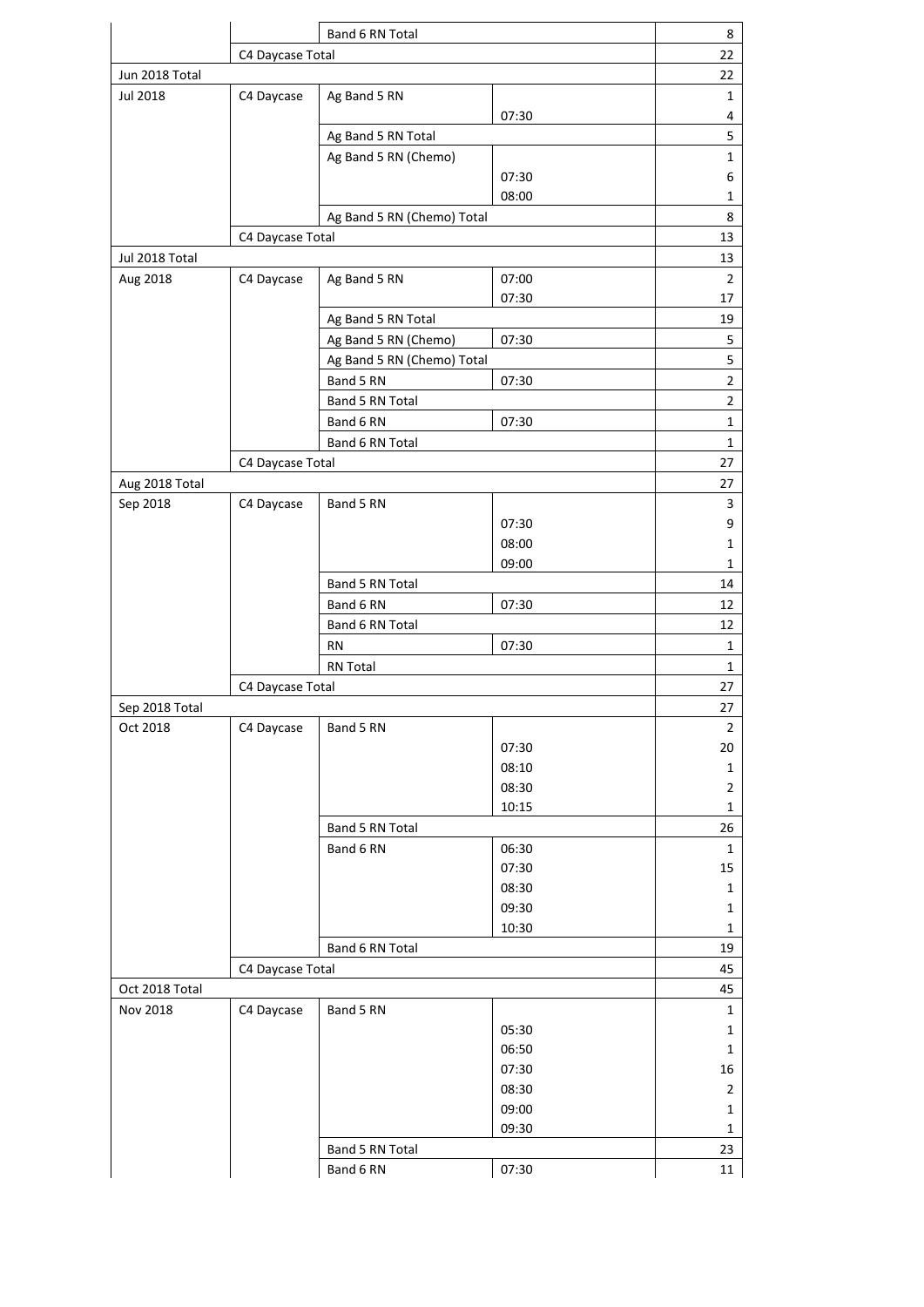|                |                  |                            | 08:30          | 1                             |
|----------------|------------------|----------------------------|----------------|-------------------------------|
|                |                  |                            | 09:30          | 1                             |
|                |                  | Band 6 RN Total            |                | 13                            |
|                | C4 Daycase Total |                            |                | 36                            |
| Nov 2018 Total |                  |                            |                | 36                            |
| Dec 2018       | C4 Daycase       | Band 5 RN                  |                | $\mathbf 1$                   |
|                |                  |                            | 07:30          | 5                             |
|                |                  |                            | 08:00          | $\mathbf{1}$                  |
|                |                  | Band 5 RN Total            | 11:00          | 1<br>8                        |
|                |                  | Band 6 RN                  | 07:30          | 8                             |
|                |                  |                            | 08:00          | 2                             |
|                |                  |                            | 08:30          | $\overline{2}$                |
|                |                  | Band 6 RN Total            |                | 12                            |
|                | C4 Daycase Total |                            |                | 20                            |
| Dec 2018 Total |                  |                            |                | 20                            |
| Jan 2019       | C4 Daycase       | Band 5 RN                  |                | $\mathbf{1}$                  |
|                |                  |                            | 06:30          | 1                             |
|                |                  |                            | 07:30          | 6                             |
|                |                  |                            | 08:00          | 1                             |
|                |                  |                            | 08:30          | 1                             |
|                |                  | Band 5 RN Total            |                | 10                            |
|                |                  | Band 6 RN                  | 07:30          | 6                             |
|                |                  |                            | 08:00          | $\mathbf{1}$                  |
|                |                  |                            | 09:00          | $\mathbf 1$                   |
|                | Band 6 RN Total  |                            |                | 8                             |
|                | C4 Daycase Total |                            |                | 18                            |
| Jan 2019 Total |                  |                            |                | 18                            |
| Feb 2019       | C4 Daycase       | Band 5 RN                  | 07:00          | $\overline{2}$                |
|                |                  |                            | 07:30<br>08:00 | 12<br>5                       |
|                |                  | Band 5 RN Total            |                | 19                            |
|                |                  | 07:30<br>Band 6 RN         |                | 1                             |
|                |                  | Band 6 RN Total            |                | $\mathbf{1}$                  |
|                | C4 Daycase Total |                            | 20             |                               |
| Feb 2019 Total |                  |                            |                | 20                            |
| Mar 2019       | C4 Daycase       | Band 5 RN                  |                | $\mathbf{1}$                  |
|                |                  |                            | 07:30          | 30                            |
|                |                  |                            | 08:00          | $\mathbf 1$                   |
|                |                  |                            | 08:30          | $\overline{2}$                |
|                |                  |                            | 09:15          | 1                             |
|                |                  | Band 5 RN Total            |                | 35                            |
|                |                  | Band 6 RN                  | 07:30          | $\mathbf{1}$                  |
|                | Band 6 RN Total  |                            |                | $\mathbf{1}$                  |
|                | C4 Daycase Total |                            |                | 36                            |
| Mar 2019 Total |                  |                            |                | 36                            |
| Apr 2019       | C4 Daycase       | Ag Band 5 RN (Chemo)       | 07:30<br>08:30 | $\overline{2}$<br>$\mathbf 1$ |
|                |                  | Ag Band 5 RN (Chemo) Total |                | 3                             |
|                |                  | Band 5 RN                  | 06:00          | $\mathbf{1}$                  |
|                |                  |                            | 07:30          | 11                            |
|                |                  |                            | 07:45          | $\mathbf 1$                   |
|                |                  |                            | 08:00          | 3                             |
|                |                  |                            | 08:15          | $\mathbf 1$                   |
|                |                  |                            | 08:30          | $\mathbf 1$                   |
|                |                  |                            | 09:00          | 3                             |
|                |                  | Band 5 RN Total            |                | 21                            |
|                |                  | Band 6 RN                  | 07:30          | 6                             |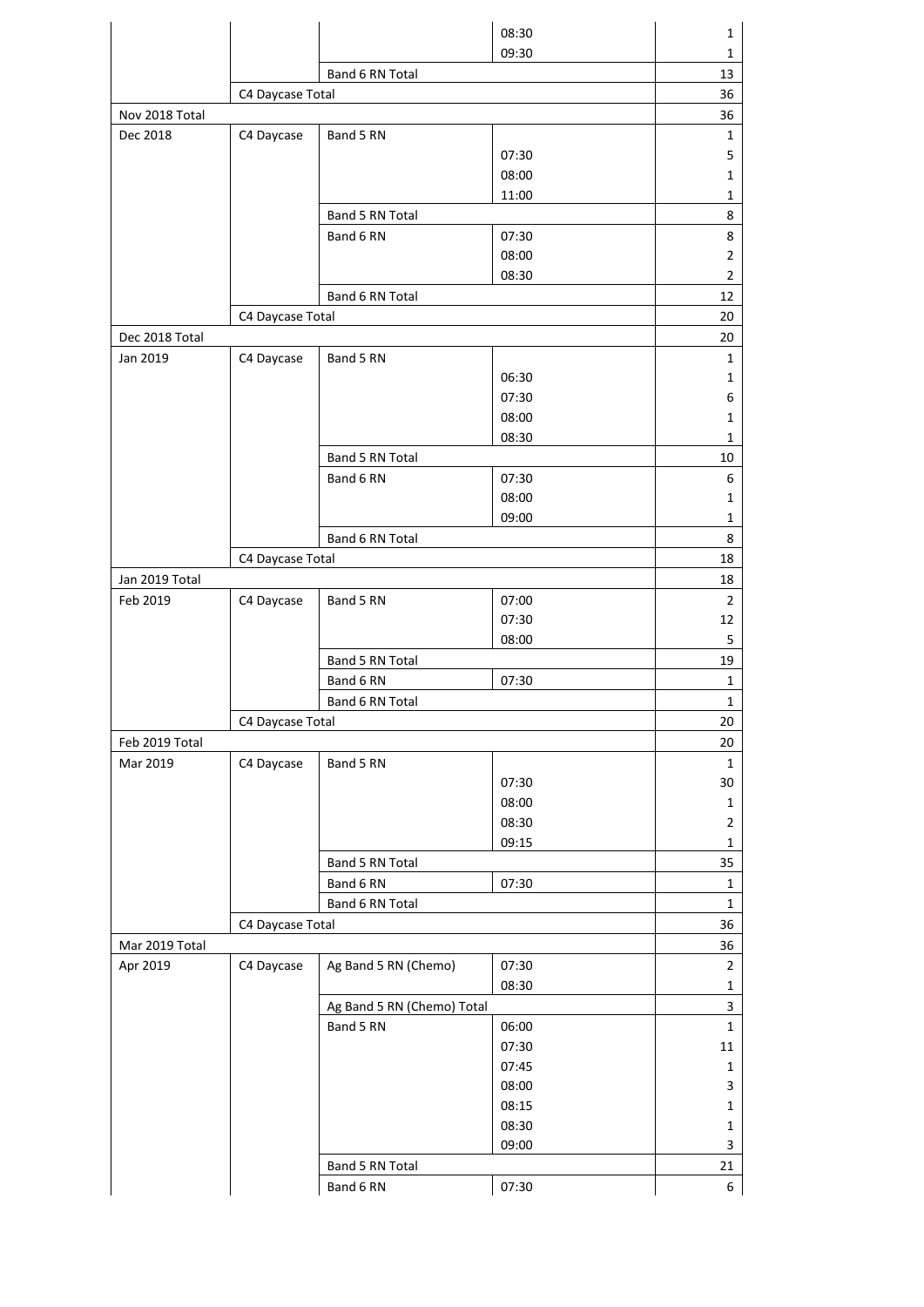|                | Band 6 RN Total  |                 |       | 6              |  |
|----------------|------------------|-----------------|-------|----------------|--|
|                | C4 Daycase Total |                 |       | 30             |  |
| Apr 2019 Total |                  |                 |       | 30             |  |
| May 2019       | C4 Daycase       | Band 5 RN       |       | 1              |  |
|                |                  |                 | 06:30 | $\mathbf{1}$   |  |
|                |                  |                 | 07:30 | 18             |  |
|                |                  |                 | 07:45 | $\overline{2}$ |  |
|                |                  |                 | 08:00 | 4              |  |
|                |                  |                 | 08:30 | $\overline{2}$ |  |
|                |                  |                 | 09:00 | 1              |  |
|                |                  |                 | 09:30 | 2              |  |
|                |                  | Band 5 RN Total |       | 31             |  |
|                |                  | Band 6 RN       | 04:30 | 1              |  |
|                |                  |                 | 07:30 | 6              |  |
|                |                  |                 | 08:30 | $\overline{2}$ |  |
|                |                  | Band 6 RN Total |       | 9              |  |
|                |                  | RN              | 07:30 | $\mathbf{1}$   |  |
|                |                  | <b>RN Total</b> |       | $\mathbf{1}$   |  |
|                | C4 Daycase Total |                 |       | 41             |  |
| May 2019 Total |                  |                 |       | 41             |  |
| Jun 2019       | C4 Daycase       | Band 5 RN       | 06:00 | $\mathbf{1}$   |  |
|                |                  |                 | 07:30 | 15             |  |
|                |                  |                 | 08:15 | 1              |  |
|                |                  |                 | 08:30 | 1              |  |
|                |                  | Band 5 RN Total |       | 18             |  |
|                |                  |                 |       |                |  |
|                |                  | Band 6 RN       | 07:30 | 1<br>11        |  |
|                |                  |                 | 08:00 | $\mathbf{1}$   |  |
|                |                  |                 |       |                |  |
|                |                  | Band 6 RN Total |       | 13             |  |
|                | C4 Daycase Total |                 |       | 31<br>31       |  |
| Jun 2019 Total |                  |                 |       |                |  |
| Jul 2019       | C4 Daycase       | Band 5 RN       | 07:30 | 12             |  |
|                |                  | Band 5 RN Total |       | 12             |  |
|                |                  | Band 6 RN       | 07:30 | 5              |  |
|                |                  | Band 6 RN Total |       | 5              |  |
|                | C4 Daycase Total |                 |       | 17             |  |
| Jul 2019 Total |                  |                 |       | 17             |  |
| Aug 2019       | C4 Daycase       | Band 5 RN       | 07:30 | 5              |  |
|                |                  |                 | 09:00 | 1              |  |
|                |                  | Band 5 RN Total |       | 6              |  |
|                |                  | Band 6 RN       | 07:30 | 9              |  |
|                |                  | Band 6 RN Total |       | 9              |  |
|                | C4 Daycase Total |                 |       | 15             |  |
| Aug 2019 Total |                  |                 |       | 15             |  |
| Sep 2019       | C4 Daycase       | Band 5 RN       |       | $\mathbf 1$    |  |
|                |                  |                 | 07:30 | 5              |  |
|                |                  | Band 5 RN Total |       | 6              |  |
|                |                  | Band 6 RN       | 07:30 | 11             |  |
|                | Band 6 RN Total  |                 |       | 11             |  |
|                | C4 Daycase Total |                 |       |                |  |
| Sep 2019 Total |                  |                 |       |                |  |
| Oct 2019       | C4 Daycase       | Band 5 RN       |       | $\overline{2}$ |  |
|                |                  |                 | 07:30 | 9              |  |
|                |                  |                 | 08:00 | $\mathbf{1}$   |  |
|                |                  |                 | 09:00 | $\mathbf{1}$   |  |
|                |                  | Band 5 RN Total |       | 13             |  |
|                |                  | Band 6 RN       |       | $\overline{2}$ |  |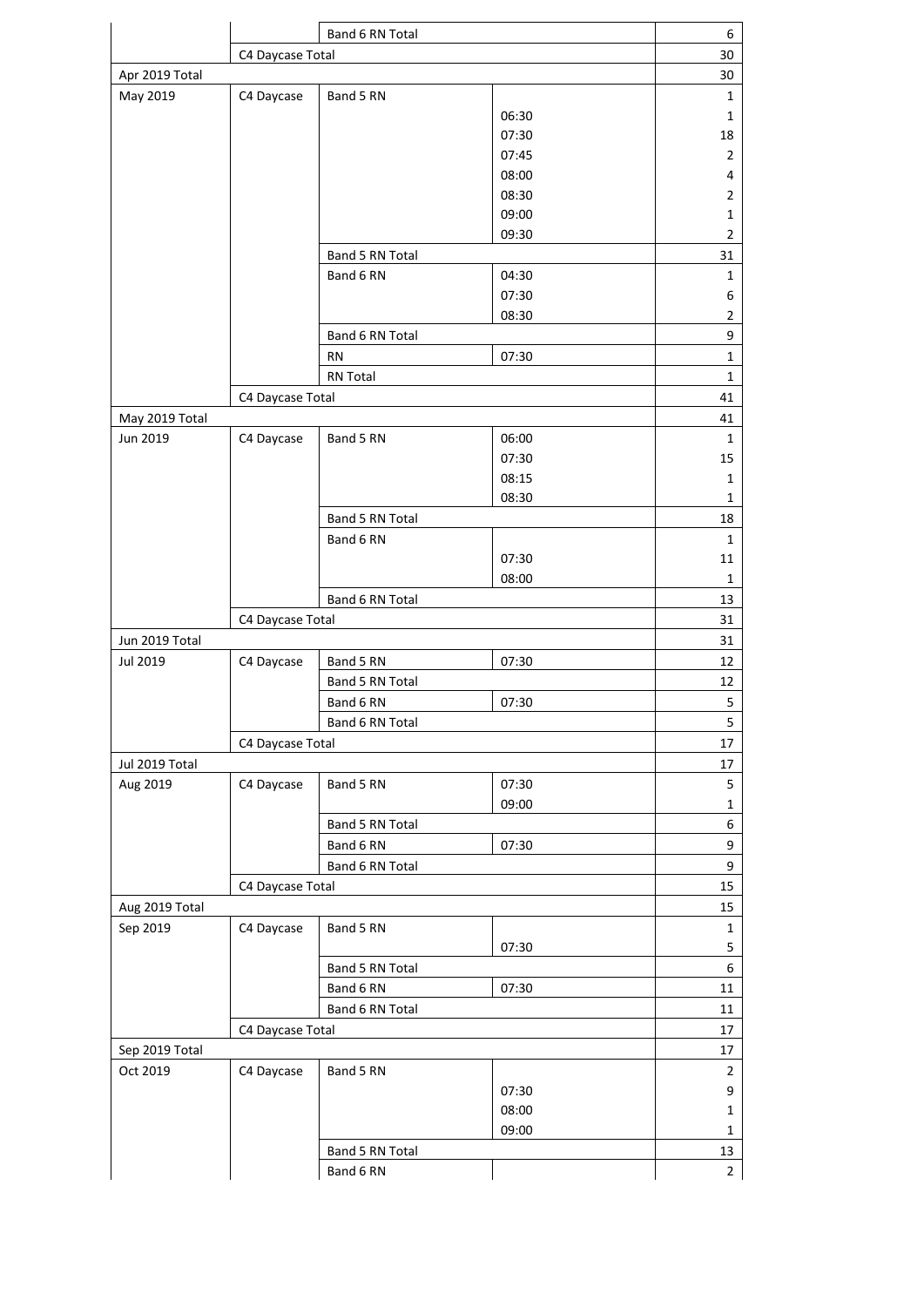|                    |                  |                 | 07:30 | 5  |
|--------------------|------------------|-----------------|-------|----|
|                    |                  | Band 6 RN Total |       | 7  |
|                    | C4 Daycase Total |                 |       | 20 |
| Oct 2019 Total     |                  |                 |       | 20 |
| Nov-19             | C4 Daycase       | Band 5 RN       |       | 8  |
|                    |                  |                 | 07:30 | 6  |
|                    |                  | Band 5 RN Total |       | 14 |
|                    |                  | Band 6 RN       |       | 3  |
|                    |                  | Band 6 RN Total |       | 3  |
|                    | C4 Daycase Total |                 |       | 17 |
| Nov 2019 Total     |                  |                 | 17    |    |
| <b>Grand Total</b> |                  |                 | 710   |    |

d) total cost of agency usage (in £) per month during the requested time period above e) what agencies were used, along with total amount in £ per agency on a monthly basis during the requested time period above

| $d$ &e $-$ |                 |                                         |                                     |                            |         |  |
|------------|-----------------|-----------------------------------------|-------------------------------------|----------------------------|---------|--|
|            | <b>Month Yr</b> | <b>Your World</b><br><b>Nursing Ltd</b> | Quality<br>Locum<br><b>Services</b> | <b>Others</b><br>(Various) | Total £ |  |
|            | Jan 2018        | £23,538                                 | £3,040                              | £1,117                     | £27,695 |  |
|            | Feb 2018        | £16,693                                 | £1,712                              |                            | £18,405 |  |
|            | M ar 2018       | £16,754                                 | £3,688                              |                            | £20,441 |  |
|            | Apr 2018        | £15,102                                 |                                     | £251                       | £15,353 |  |
|            | May 2018        | £10,845                                 |                                     |                            | £10,845 |  |
|            | Jun 2018        | £8, 196                                 |                                     |                            | £8,196  |  |
|            | Jul 2018        | £5, 192                                 |                                     |                            | £5,192  |  |
|            | Aug 2018        | £9,060                                  | £680                                |                            | £9,740  |  |
|            | Sep 2018        | £9,839                                  | £329                                |                            | £10,168 |  |
|            | Oct 2018        | £17,105                                 |                                     |                            | £17,105 |  |
|            | Nov 2018        | £13.701                                 |                                     |                            | £13,701 |  |
|            | Dec 2018        | £8.024                                  |                                     |                            | £8.024  |  |
|            | Jan 2019        | £6,348                                  |                                     | £614                       | £6,962  |  |
|            | Feb 2019        | £5,686                                  |                                     | £1.903                     | £7,588  |  |
|            | M ar 2019       | £12,621                                 |                                     |                            | £12.621 |  |
|            | Apr 2019        | £8,312                                  |                                     | £2,059                     | £10,371 |  |
|            | May 2019        | £12,835                                 |                                     |                            | £12,835 |  |
|            | Jun 2019        | £9.948                                  |                                     |                            | £9,948  |  |
|            | Jul 2019        | £929                                    |                                     |                            | £929    |  |
|            | Aug 2019        | £2,169                                  |                                     |                            | £2,169  |  |
|            | Sep 2019        | £5,274                                  |                                     |                            | £5,274  |  |
|            | Oct 2019        | £13,124                                 |                                     |                            | £13,124 |  |
|            | Nov 2019        | £3,266                                  |                                     |                            | £3,266  |  |
|            |                 |                                         |                                     |                            |         |  |

3. How does the Trust source any cancer-related Nurse agency requirements? I request your answer include any frameworks that you use along with the number of SLAs you have in place with providers. - The Trust only uses approved Heath Trust Eurpoe (HTE) agencies, the Trust uses only one Agency to provide cancer-related nurses. All Chemo shifts get charged at a specialist rate

4. Based on your answer above, can you confirm the number of incidences whereby your agency need has been charged above NHSi cap, broken down per shift on a monthly basis i.e. April 2018 = 25 shifts. - All shifts attached are above the NHSi cap rate, as they fall within the specialist area.